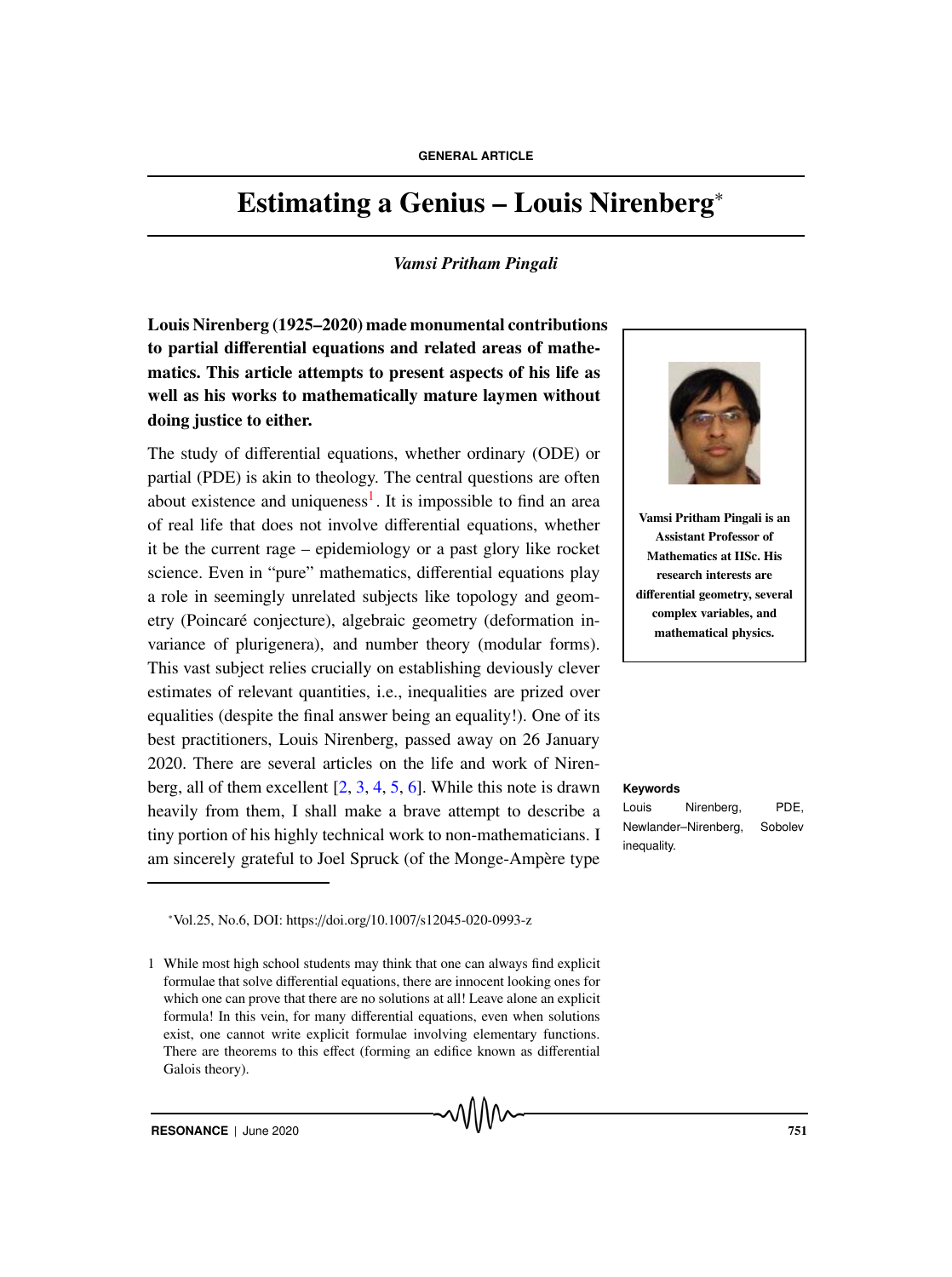$2$ For instance, apparently, the article<sup>2</sup>. Louis Nirenberg hated it when people (including the famous geometer/analyst Fred Almgren) pronounced his first name rhyming with "Lewis" [7].

 $3$ He went to an Italian pastry shop with Joel Spruck and told him "Joel, I am very cheap and am not going to treat you." [7]

equations fame) who was kind enough to share some thoughts about Louis Nirenberg. I shall sprinkle these snippets throughout

Louis Nirenberg was born in 1925 in Canada. His schooling happened during the time of the great depression. As a consequence, the only teachers who had jobs were excellent [3] and he was torn between studying mathematics and physics. He studied these subjects in McGill university and then went to do a summer job at the National Research Council. There, his acquaintance with a son of Courant (of the Courant–Hilbert fame) led him to join New York University (NYU). He pursued a Master's degree in mathematics and then went to be a PhD student, along with other prodigies such as the Abel prize winner Peter Lax (of the Lax-Milgram fame) and Cathleen Morawetz (she of the Morawetz estimates). Apparently, Nirenberg turned into a sophisticated New Yorker who loved food, travel, music, dancing, and wry humour $3$ very quickly [7].

Nirenberg's PhD adviser was Jim Stoker. However, he considered Kurt Friedrichs (of the Friedrichs' extension) his mathematical mentor (as he put it, his Sensei  $[3, 4]$ ). It appears that Friedrichs imparted a love for inequalities in him. He continued his love affair with inequalities as a faculty in NYU and produced revolutionary work in analysis and PDE. For his monumental contributions to the field of PDE, he was awarded the Abel Prize in 2015 along with another giant, the Nobel laureate John Nash (of the "Beautiful mind" fame). For the remainder of this article, I shall describe his work in miserly detail. Since his work is highly technical, the reader must forgive me for omissions as well as glossing over important points.

1. Differential geometry : Differential geometry is the study of distances and angles on curved surfaces (and higher dimensional objects) like the surface of the earth. The "curvature" is not a single number in high dimensions, but for surfaces, the Gaussian curvature is a number that varies from point to point and measures how much the surface curves intrinsically (as opposed to say, creating a cylinder out of flat paper). One interesting ques-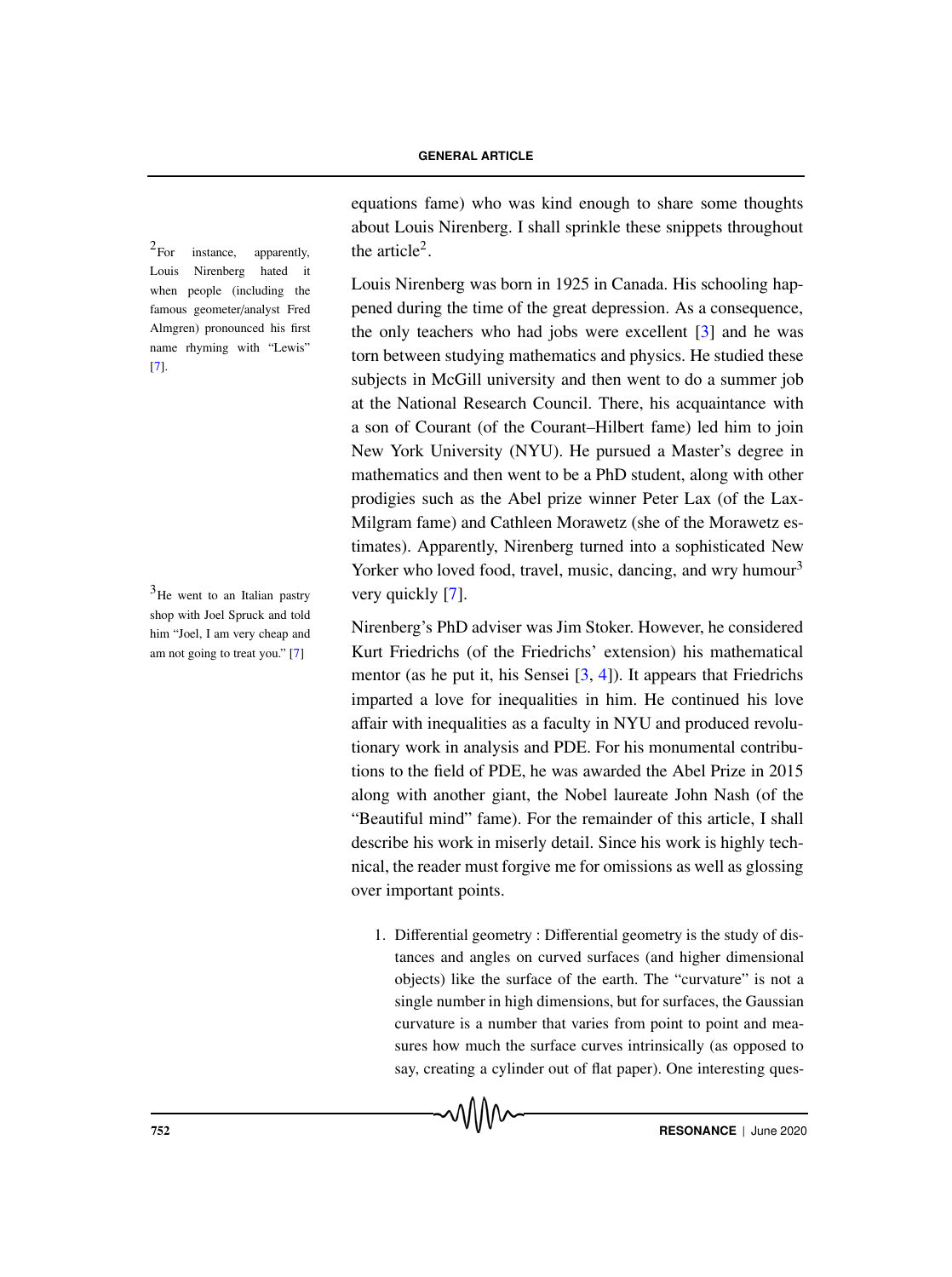#### **GENERAL ARTICLE**

tion is: Given a metric (a way to measure to distances and angles) Cone interesting question on a sphere with "positive curvature" (meaning it does not look like a horse saddle anywhere), is there a way to "embed" it without changing distances and angles into 3-D space (the isometric embedding problem of Weyl). This problem was studied by the mathematician, physicist, and philosopher Hermann Weyl (of the Weyl fermion fame) as a PDE but was missing some crucial estimates. Impressively enough, Nirenberg proved those estimates and finished the problem for his PhD thesis<sup>4</sup>. He generalised the question to "Which functions can be the curvature of some metric on the sphere?" (the Nirenberg problem). It was studied by many including Kazdan, Warner, Moser, Yang, Chang, and Struwe. Its generalisations to higher dimensions is still an active subject of research [6].

2. Fluid mechanics : The motion of many fluids (technically speak- <sup>4</sup>Then again, Simon Donaldson ing, Newtonian fluids) is described by the famous Navier–Stokes equations<sup>5</sup>. These equations for an incompressible fluid are as follows.

$$
\nabla.\vec{v} = 0
$$
  

$$
\frac{d\vec{v}}{dt} + (\vec{v}.\nabla)\vec{v} = -\nabla p + \mu \Delta \vec{v},
$$
 (0..1)

where  $\vec{v}$  is the velocity of the fluid, *p* is the pressure, and  $\mu$  is <sup>5</sup>Unlike most other things menthe viscosity coefficient. Taking divergence on both sides of the second equation and using the first equation, one can "solve" (as an integral operator) for *p* and thus reduce the number of equations and unknowns. The resulting system is remarkably complex. Due to the presence of the viscosity term, it behaves like diffusion but because of the rest of the terms, it behaves like waves. Leray proved that this equation has a "weak solution", i.e., a solution in some sense but not in the usual calculus sense. For two spatial dimensions, it has been known since the 1960s that it has smooth solutions for smooth initial data for all time. A (literally !) million-dollar question [1] is whether it has smooth solutions in three spatial dimensions for all time for all smooth initial data or not. One of the best results for this problem was due to Caffarelli–Kohn–Nirenberg who proved that there are suitable weak solutions for all time in  $\mathbb{R}^3$  such that they become nonsmooth ("blow up") on a very small set of points (which for in-

is: Given a metric (a way to measure to distances and angles) on a sphere with "positive curvature" (meaning it does not look like a horse saddle anywhere), is there a way to "embed" it without changing distances and angles into 3-D space (the isometric embedding problem of Weyl).

won the fields medal for his PhD thesis!

tioned in this article, these equations are genuinely famous. Read Chetan Bhagat's "Five point someone" for details.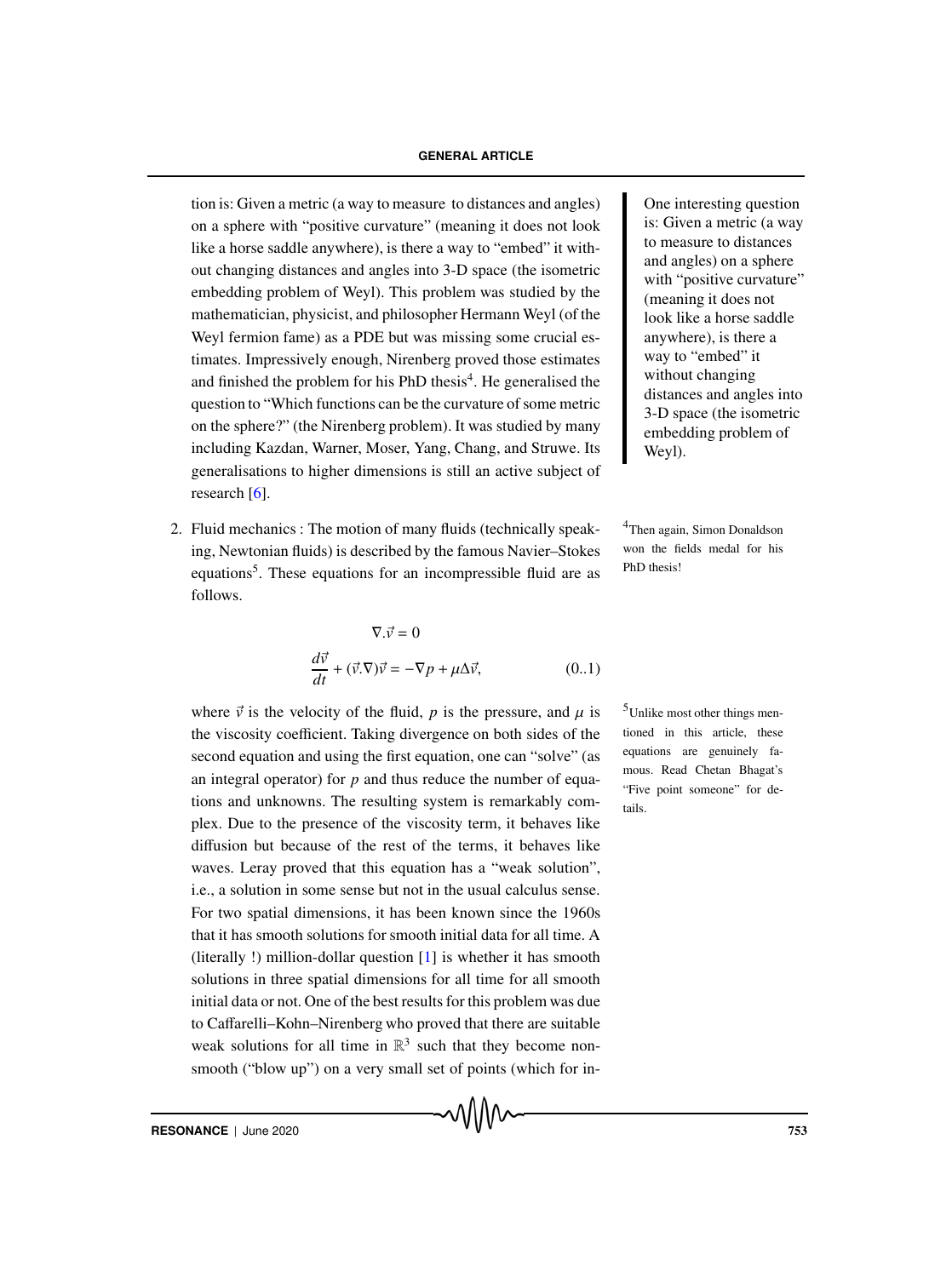million-dollar question is whether it has smooth solutions in three spatial dimensions for all time for all smooth initial data or not. One of the best results for this problem was due to Caffarelli– Kohn–Nirenberg.

work was in the theory of PDE. One extremely important contribution is the Gagliardo–Sobolev– Nirenberg inequality (and the related interpolation inequality).

"Dil Chahta Hai", you do not enjoy opera-style music.

A (literally) stance, cannot contain a curve). The Navier–Stokes equations are very different from the usual equations Nirenberg is associated with. It is remarkable that he contributed to one of the best results in a field that he was not originally trained in! The Navier– Stokes problem is still open. Nirenberg felt [3] that it could go either way. Indeed, years later, Terence Tao proved that [8] for a related "averaged" version of these equations, blow-up does happen for some initial data.

> 3. PDE theory : Most of Nirenberg's work was in the theory of PDE. One extremely important contribution is the Gagliardo–Sobolev– Nirenberg inequality (and the related interpolation inequality). Let *u* be a smooth function in  $\mathbb{R}^n$  with compact support (simply means that the function vanishes outside a large enough ball) and let  $1 \leq p \leq n$  be an integer. Then,

$$
\left(\int_{\mathbb{R}^n} u^q dx_1 dx_2 \ldots\right)^{1/q} \le C \left(\int_{\mathbb{R}^n} |\nabla u|^p dx_1 \ldots\right)^{1/p},\qquad (0..2)
$$

Most of Nirenberg's where  $q = \frac{np}{n-p}$ . The importance of these kinds of inequalities lies in the fact that whilst studying PDE, one often proves that a "weak" solution exists and then proves that this solution is actually quite well-behaved and is a solution in the usual calculus sense. The latter step (and for nonlinear PDE, even the former step) involves proving inequalities that control how fast the solution changes. In conjunction with inequalities like the one above, one can then proved that the weak solution is much better behaved than it appears at first blush. For those who are familiar with Fourier analysis, this philosophy is closely related to proving that the high frequency components carry very little en- $^{6}$ At least if, like Aamir Khan in ergy (the less shrill the music, the more melodious it sounds<sup>6</sup>) Nirenberg's work in this regard was fundamental. In addition to inequalities like the above, he, along with Douglis and Agmon generalised the polish mathematician Schauder's work on second order elliptic PDE to systems of PDE.

Nirenberg, along with Gidas and Ni proved that certain PDE like

 $\Delta u = f(u)$ 

on a symmetric domain (like a ball) with symmetric boundary conditions have symmetric solutions (and hence there is some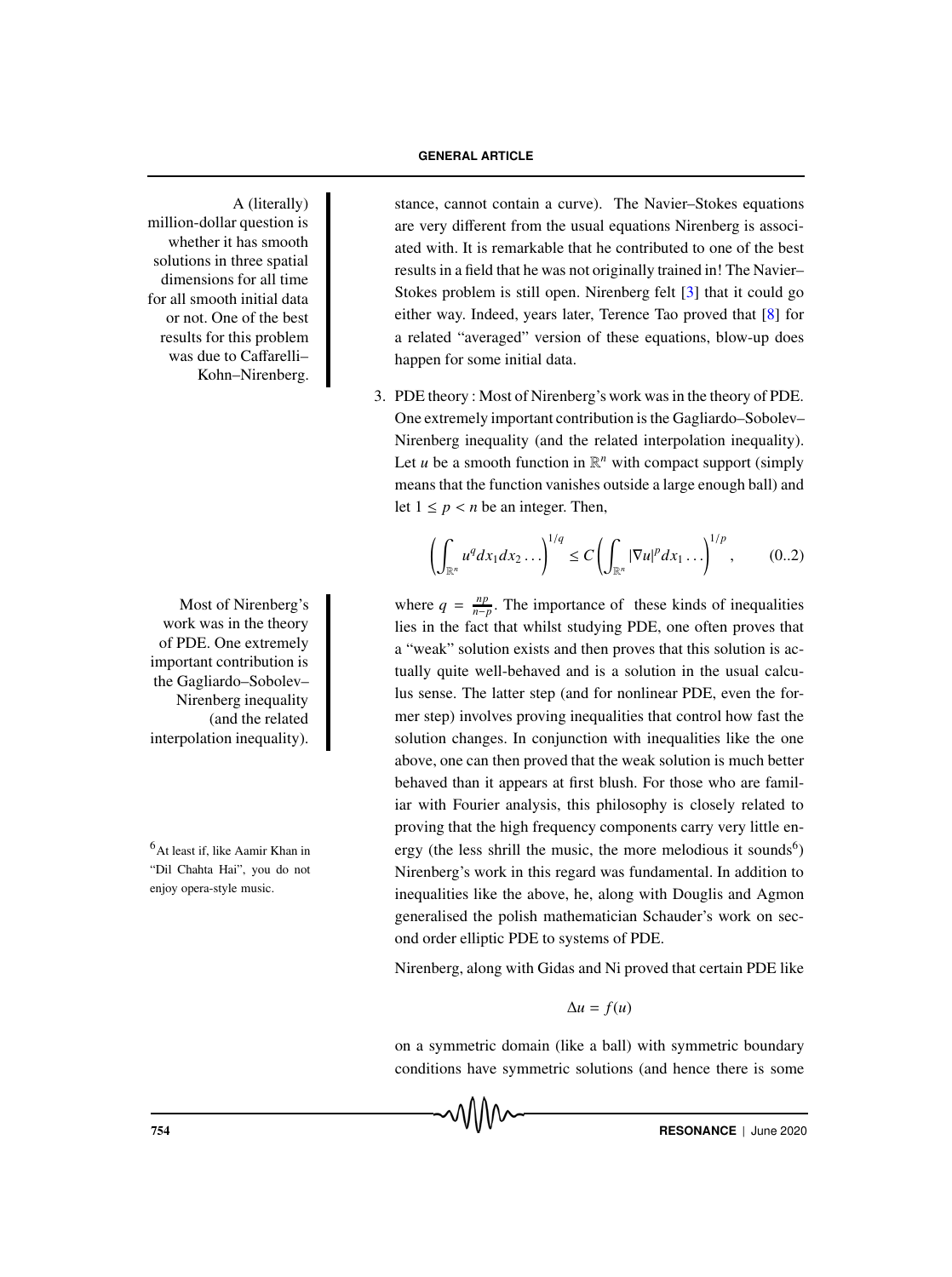#### **GENERAL ARTICLE**

hope of finding an explicit formula for them). Along with Kohn, Nirenberg developed the theory of pseudodifferential operators (which despite the obscure sounding name, is extremely important in the study of PDE). Nirenberg wrote a paper with the German-born mathematician Fritz John<sup>7</sup> which initiated the the-<br><sup>7</sup>Nirenberg himself counts [4] ory of Bounded Mean Oscillation (BMO) functions. Nirenberg wrote a series of landmark papers with Caffarelli and Spruck (one of them was with Kohn) on the theory of fully nonlinear elliptic equations, in particular, the Monge-Ampère equation. As promised earlier, despite PDE theory being Nirenberg's "core" area so to say, we shall not delve deeper into these highly technical but important contributions.

4. Complex analysis : Among differential geometers, especially those who work in complex differential geometry (basically, a marriage of convenience between complex numbers and the theory of curved objects developed to serve the needs of algebraic geometry in addition to being interesting in its own right) Nirenberg is most famous for the Newlander–Nirenberg theorem. Nirenberg proved it along with his brilliant student August Newlander<sup>8</sup> in  $$$ <sup>8</sup>Unfortunately it appears that 1957 when another giant André Weil (of the Weil conjectures fame) suggested to him the problem of integrability of almost complex structures [3]. Unfortunately, the most famous of Nirenberg's works is also one of the most technical to even state. At a high level, sometimes PDE may need some "compatibility conditions" to be met before even the hope of a solution is born. Here is a particular simple example : Suppose we want to find a smooth function *u*(*x*, *y*) such that  $\frac{\partial u}{\partial x} = F_1$  and  $\frac{\partial u}{\partial y} = F_2$  where  $F_1, F_2$  are given smooth funcions. Then notice that

$$
\frac{\partial F_2}{\partial x} = \frac{\partial^2 u}{\partial x \partial y} = \frac{\partial^2 u}{\partial y \partial x} = \frac{\partial F_1}{\partial y}.
$$

In fact, in many cases (but not all !) this compatibility condition The (such conditions are sometimes called "integrability conditions") is enough to guarantee the existence of such a *u*.

Akin to the example above, the Newlander–Nirenberg theorem states that a particular PDE related to complex analysis can be solved if a certain integrability condition is met. (For the experts, an almost complex structure defines a complex structure if and only if the Nijenhuis tensor vanishes.)

√∖∖∖∧∼

Fritz John as one of his most important colleagues.

Newlander did not pursue mathematics after his PhD due to personal reasons.

Newlander–Nirenberg theorem states that a particular PDE related to complex analysis can be solved if a certain integrability condition is met.